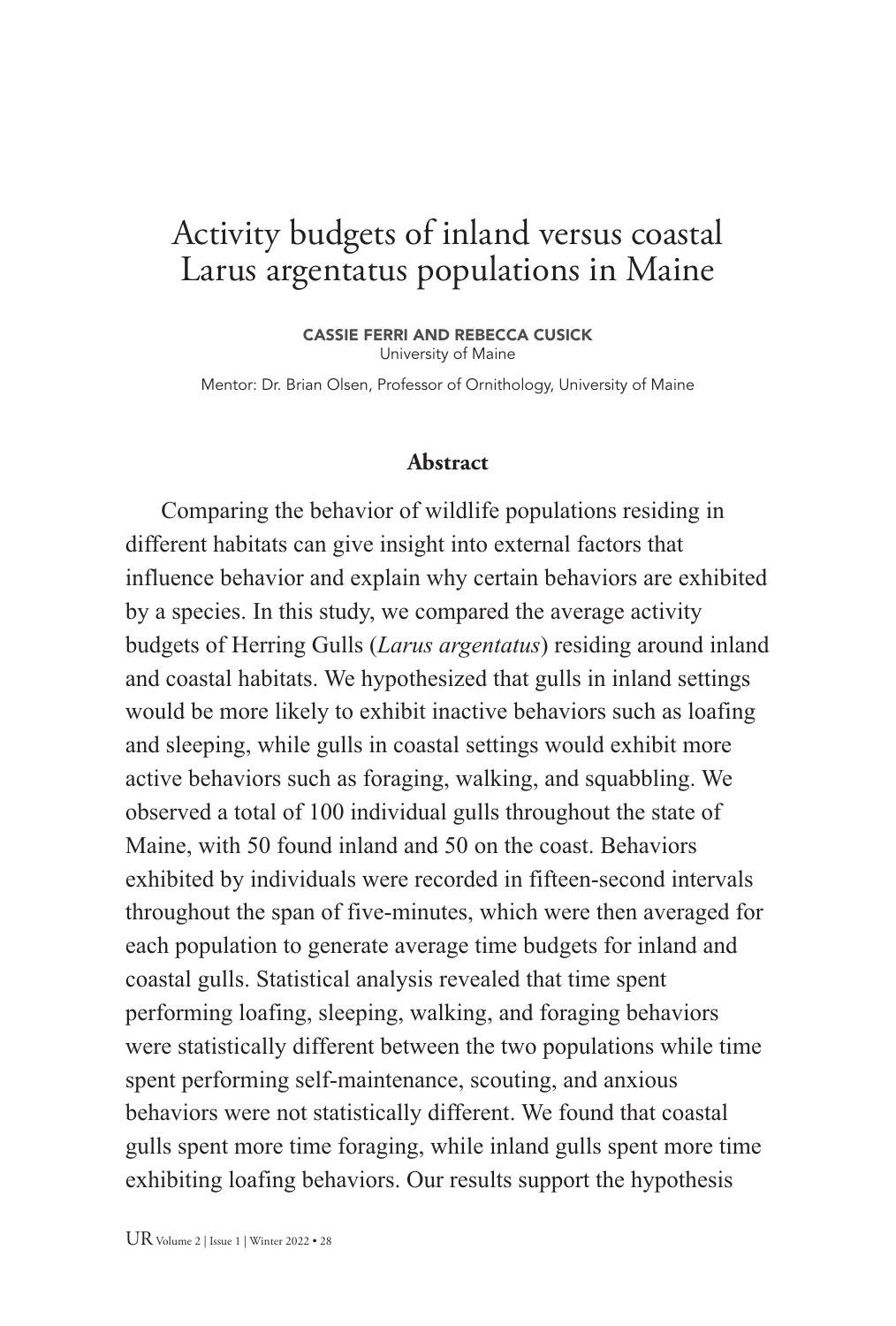that inland gulls perform inactive behaviors at a higher rate than coastal gulls, and conversely coastal gulls perform active behaviors at a higher rate than inland gulls.

**Keywords:** *Larus argentatus, Herring Gull(s), ethogram, ethology, behavior, activity budget, inland, coastal, urban, rural, attentive, aggressive, agitated, comfort, self maintenance* 

#### **Introduction**

The study of ethology has historically allowed researchers to identify patterns in animal behavior and hypothesize about adaptations that have arisen in observed species (Miller 1988). The ability to draw conclusions about why certain behaviors are performed and identify the underlying mechanisms behind them relies on comparative observation between conspecific populations (Miller 1988). Herring Gull (*Larus argentatus*) were among the first species whose behavior was observed and documented due to the species' abundance, accessibility, and easily observed movements (Tinbergen 1954). Since the advent of these early foundational studies on Herring Gull behavior, more recent literature has proceeded to not just observe gulls, but also quantify behavioral observations to compare and contrast the ethology and time budgets of conspecific populations. *Larus argentatus* is comfortable with taking advantage of both human food-waste and intertidal prey in natural coastal environments, but the influence of human-presence on the behavior of the Herring Gull has not yet been extensively explored in literature thus far (Fuirst et al. 2018). Herring Gull in urban populations exhibit reduced defensive behaviors towards humans than their rural counterparts, but little is known about the impact that humans have on overall behavioral trends (Goumas et al. 2020). However, anthropogenic presence and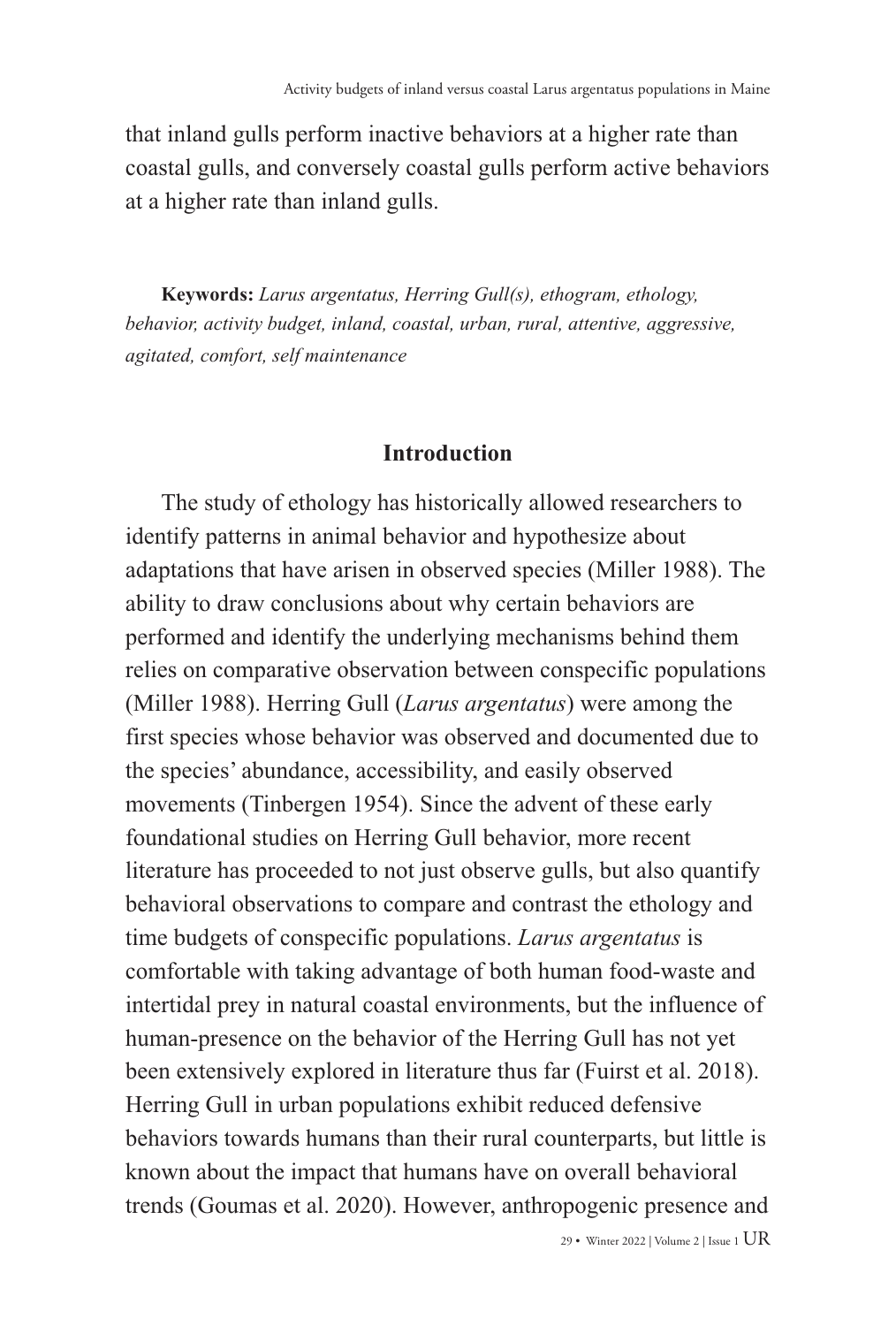development have been found to impact the ethology and ecology of similar gull species (Feng & Liang 2020; Pierotti & Annett 1991, 2001; Wells 1994). Black-headed Gulls (*Chroicocephalus ridibundus*) in urban environments were observed exhibiting behaviors correlated with domestication, displaying fewer defensive postures and traveling shorter distances to forage than their rural counterparts (Feng & Liang 2020). Additionally, diet choice and nest-site selection significantly differ between urban and non-urban Herring Gull, Western Gull *(Larus occidentalis)* and Great Black-Backed Gull (*Larus marinus)* populations (Pierotti & Annett 1991, 2001; Wells 1994). These findings led us to hypothesize that Herring Gull in inland settings would be more likely to exhibit inactive behaviors, while gulls in coastal settings would exhibit more active behaviors due to differences in caloric and nutrient availability, as well as the effort required for each population to attain food in their respective environments. The objective of our study was to determine if the time budget of inland and coastal gulls differed from one another, as well as to make an ethogram of common behaviors of the gulls observed in the two distinct habitats.

## **METHODS**

## **Study Area**

Inland gulls were observed in Orono, Maine from mid-February to mid-March between the hours of 8:00am-12:00pm on the University of Maine campus and the local strip mall parking lot behind a Wendy's fast-food restaurant. Coastal gulls were also observed from mid-February to mid-March, during low tide on beaches and intertidal zones in Cherryfield, Machias, Milbridge, Ellsworth, and Wells, Maine.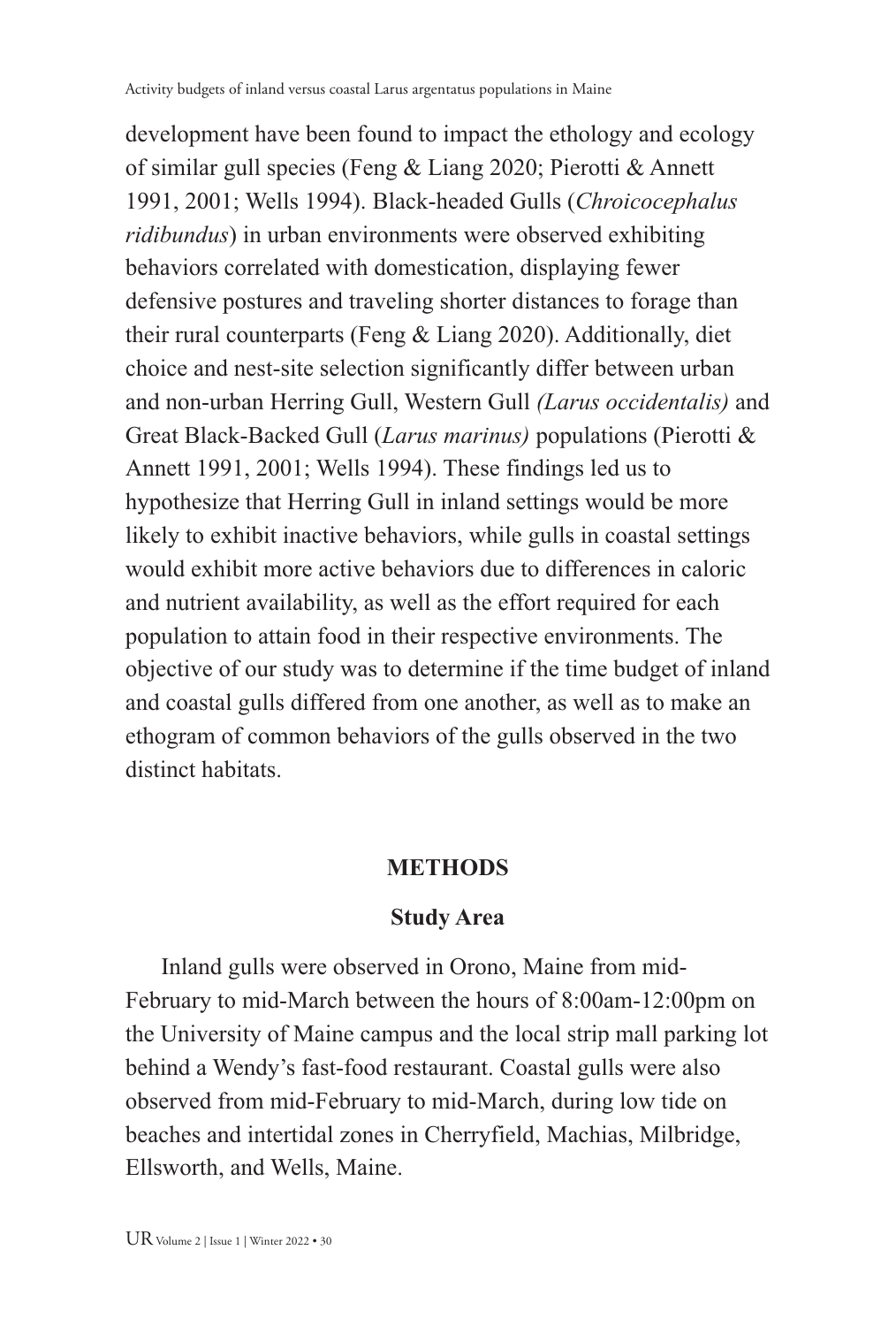# **Data Collection and Analysis**

Over the two-month period that the study was conducted, we observed and recorded the behaviors of one hundred total individual Herring Gull, fifty from each population. We observed each individual over a five minute span and recorded the most prominent behavior they exhibited in fifteen-second intervals. Since no gull was individually marked, when two observers were watching a given population at the same time, we made sure that neither observer was watching the same individual at the same interval by pointing out which exact gull we were observing, and by starting at opposite ends of the distribution of individuals over the landscape. We operated under the assumption that an individual gull under observation could successfully be followed via binoculars for the duration of the five-minute behavior-recording period.

Our data sheet included space for recording the date and time, the time of each interval in minutes and seconds, the behavior exhibited during each interval, observer initials, location, weather summations, and the time of low tide that day (Dockery & Reiss 1996). We followed this same methodology for recording behavior at every inland and coastal site, which we initially selected by being able to visually locate and safely observe groups of twenty to upwards of one hundred Herring Gull at a time.

After collecting data on both gull populations, we generated an ethogram of all observed behaviors using previously published descriptions of gull ethology as a foundation (Hand et al. 1985; Tinbergen 1953). Behaviors were placed in one of four categories: attentive, aggressive, inactive or comfort, and active (Table 1; Hand et al. 1985; Tinbergen 1953). Attentive behavior included wary or anxious actions such as visually scouting an area, flying and circling around a perimeter, or holding an anxiety posture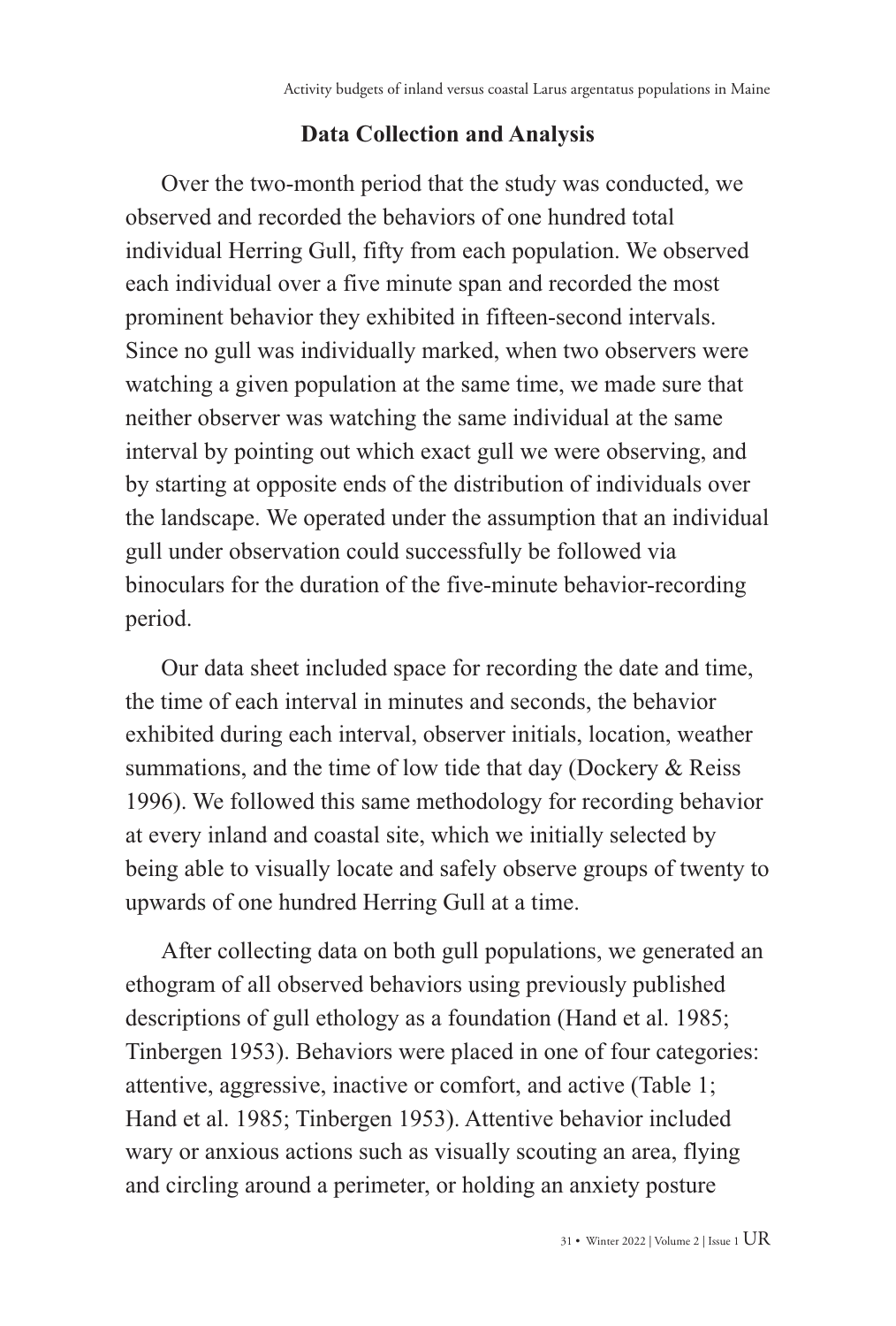(Table 1; Hand et al. 1985; Tinbergen 1953). Aggressive behavior was defined as squabbling, maintaining a threat posture, or producing a defensive vocalization (Table 1; Hand et al. 1985; Tinbergen 1953). Inactive or comfort behavior included preening, stretching, feather-shaking, loafing, scratching, or sleeping (Table 1). Lastly, active behavior included foraging, eating, and walking (Table 1; Hand et al. 1985; Tinbergen 1953). For the purpose of statistical analysis, some behaviors were combined under one label. Comfort activities such as preening, feather-shaking, stretching, and scratching were combined under the label "selfmaintenance" in figures; anxiety and threat postures, flying and circling, and defensive vocalizations were combined under the label "anxious behaviors" in figures.

We calculated the frequency of each behavior per individual and averaged them for both the inland and coastal populations. Then, we created a clustered column chart to compare the frequency of each behavior between the inland and coastal Herring Gull populations (Figure 1). We also generated a pie chart for both the inland and coastal population to determine the average activity budget for an individual gull residing in each habitat-type (Figure 3). We used the data to conduct a *t*-test to determine if the frequency of each behavior in coastal and inland locations significantly differed from one another (Table 2).

#### **Results**

A series of *t*-tests revealed that there was a significant difference in time spent loafing, sleeping, walking, and foraging between inland and coastal gulls (Table 2; Figure 1). Inland gulls spent significantly more time loafing  $(M = 12.10, SD = 6.925)$ , than coastal gulls ( $M = 2.41$ ,  $SD = 4.785$ );  $t(98) = 8.199$ ,  $p = 5.0001$ (Table 2; Figure 1). The inland population  $(M = 1.68, SD = 3.777)$ ) was also found to sleep more than the coastal population  $(M =$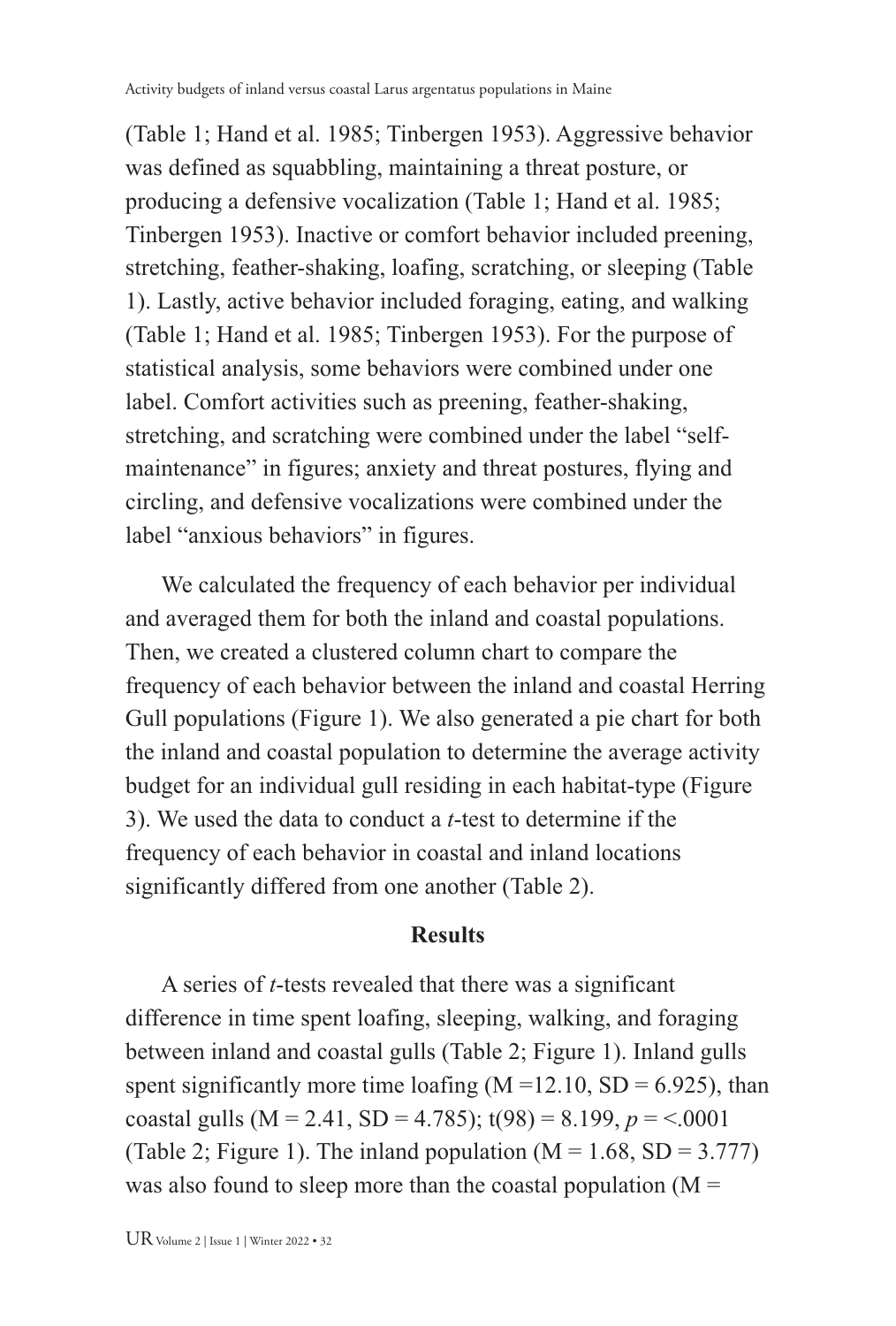0.260, SD = 1.838);  $t(98) = 2.39$ ,  $p = 0.0187$  (Table 2; Figure 1). Coastal gulls displayed higher rates of active behavior than inland gulls. The coastal population ( $M = 6.90$ ,  $SD = 7.959$ ) foraged more than the inland population ( $M = 0.50$ ,  $SD = 1.374$ );  $t(98) = 5.603$ , *p*  $= 0.0001$  (Table 2; Figure 1). The coastal population (M = 1.50,  $SD = 2.332$ ) also walked more frequently than the inland population (M = 0.24, SD = 0.0005);  $t(98) = 3.627, p = 0.0005$ (Table 2; Figure 1). No significance was found between the two populations when comparing time spent performing selfmaintenance, anxious behaviors, and scouting (Table 2). When directly comparing inactive to active behaviors exhibited by each population, inland gulls were observed performing more inactive behaviors and less active behaviors, while coastal gulls were observed performing more active behaviors than inactive behaviors (Figure 2).

Pie charts displayed the total percentage of time budgeted towards each activity for each population. The inland Herring Gull population spent 59.5% of their time loafing compared to 11.7% in coastal gulls (Figure 3). Coastal gulls spent 33.8% of their time foraging compared to 2.5% in inland gulls (Figure 3).

#### **DISCUSSION**

#### **Mechanisms**

In this study we investigated the hypothesis that inland Herring Gull would exhibit more inactive behaviors than coastal Herring Gull, who would conversely exhibit more active behaviors. We found strong evidence to support this hypothesis in our investigation. Inland gulls loafed and slept significantly more than coastal gulls, while coastal gulls foraged and walked significantly more than inland gulls. These differences in the activity budgets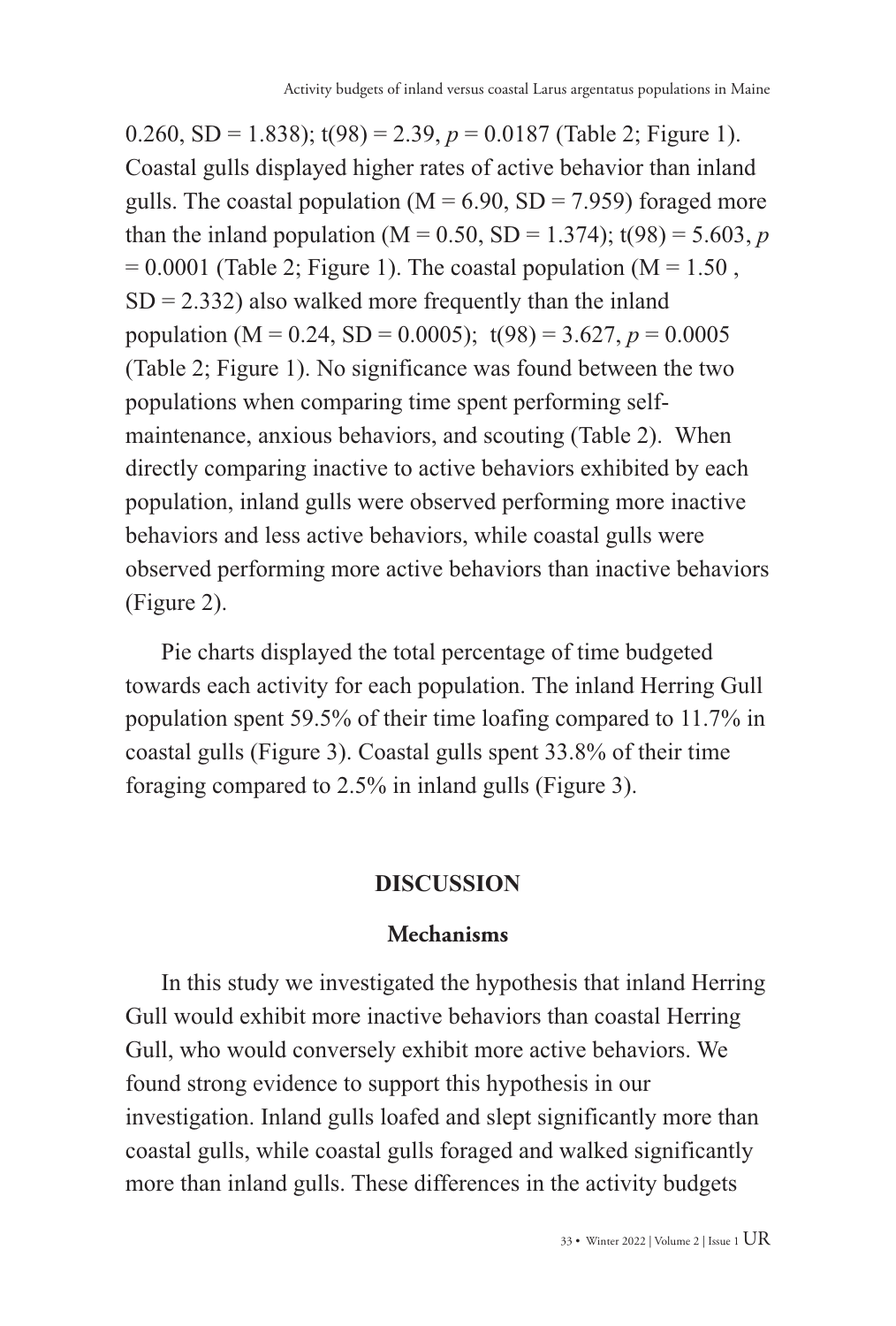between the two populations may be attributed to the quantity and quality of food available as well as amount of competition for resources in each environment. Individual gulls tend to specialize in foraging for either intertidal organisms or anthropogenic refuse, and there is a cost-benefit tradeoff associated with each type of specialization (Donk et al. 2017, Pierotti & Annett 2001). Intertidal prey are found in small quantities that are nutritionally dense and reliably found. However, intertidal organisms contain large amounts of indigestible remains and are energetically costly to forage for (Donk et al. 2017). Inland gulls have the opportunity to acquire large amounts of food in a single sitting with lower bouts of energy invested in foraging. Despite this food-source being higher-calorie than natural prey, human refuse is less nutritious and less predictable to encounter than intertidal meals (Donk et al. 2017).

The different tradeoffs that an individual must make for acquiring energy in each habitat type has a direct effect on Herring Gull behavioral patterns. Time spent foraging and total energy intake is determined by an individual's energy return on investment (EROI). EROI is the ratio of the amount of usable energy an organism gains from performing an action to the energy it exerted when performing said action (Hall 2017). The maximization of EROI drives all behavioral patterns observed in a species because a surplus of energy is required to survive and reproduce (Hall 2017). Due to a disparity in the quantity and quality of available resources in the inland versus coastal environment, individuals must behave differently in these environments to achieve the same EROI. Coastal gulls obtain small amounts of low-calorie, high quality food, but exert more energy to attain this food due to the required investment in frequent activeforaging behaviors. Conversely, inland gulls were presumed to intake large amounts of high-calorie, lower quality energy during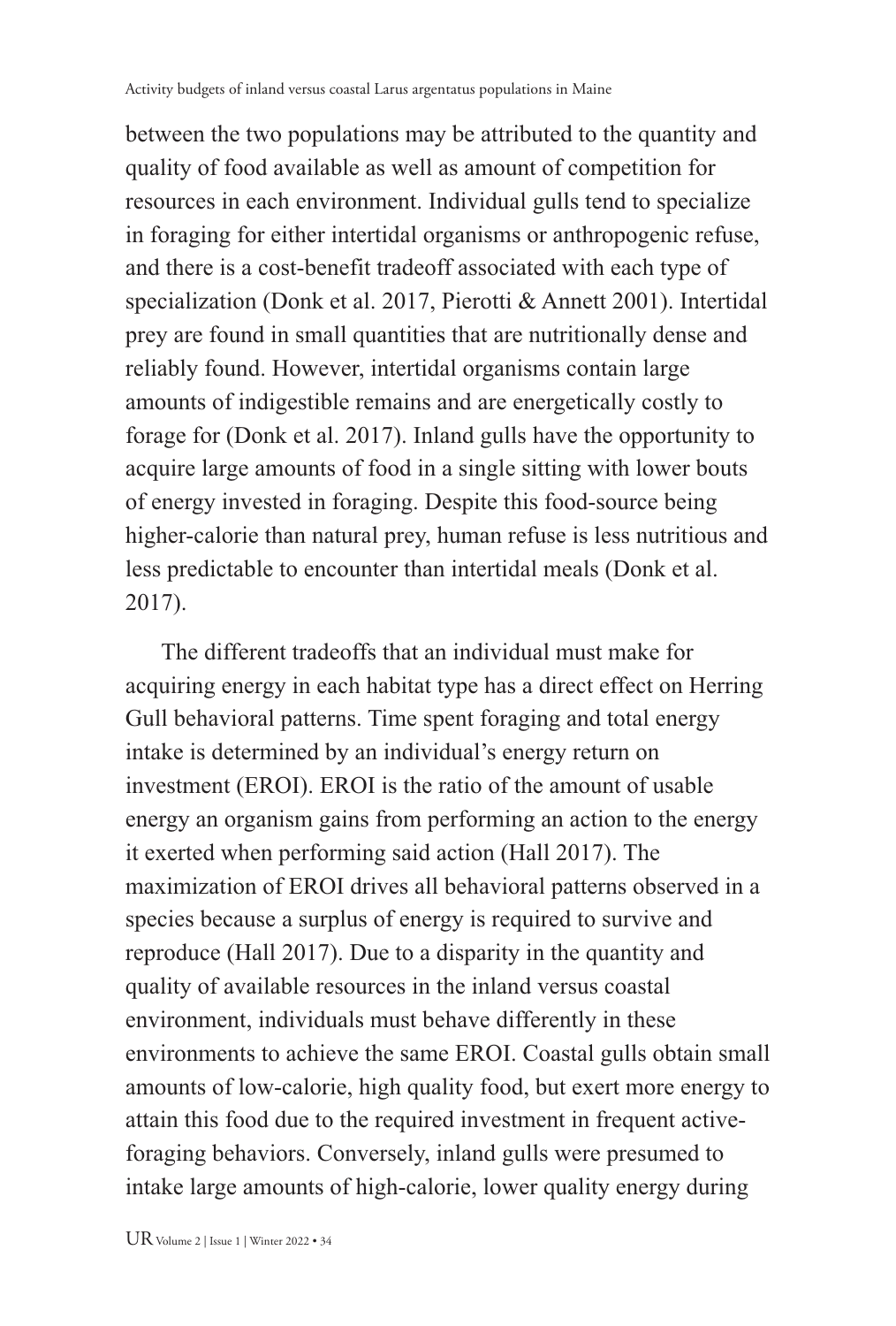each feeding period, and therefore only need to expend the energy they acquired in less frequent, more aggressive bursts. The excess surplus energy is likely why inland gulls were observed exhibiting more restful behaviors such as sleeping and loafing. Since food of anthropogenic origin is extremely energy dense for its small volume and does not require extensive searching to find, inland gulls can afford to exhibit more behaviors that would be accruent to long periods of inactivity (Hall 2017).

Although the higher caloric intake of the inland gulls allows them to be less active than coastal gulls overall, they have to spend more energy defending resources from conspecifics (Donk et al. 2019). We observed this anecdotally while gathering data, as there were frequent anxious and aggressive behaviors such as squabbling exhibited towards conspecifics over limited food resources in the densely populated areas near fast food chains. The coastal gulls exhibited competition for resources as well, although individuals were more evenly distributed over the intertidal spaces they foraged in. This is a direct result of prey selection based on the energetic profitability of each prey type, or rather, the energy return on investment of the prey for the individual (Suraci & Dill 2011). High-calorie food is more valuable to an individual, so they are more likely to defend it from other conspecifics to gain fitness advantages.

Another pressure that likely influenced the behavioral differences observed between inland and coastal Herring Gull populations was the amount of interspecific competition present, especially with gull species of larger stature. In mixed flocks where foraging grounds are densely populated, Great Black-Backed Gull (*Larus marinus*) have been observed aggressively suppressing Herring Gull to such an extent that in some cases the latter was pushed out of the foraging grounds entirely (Rome & Ellis 2004). Due to the high amount of interspecific competition,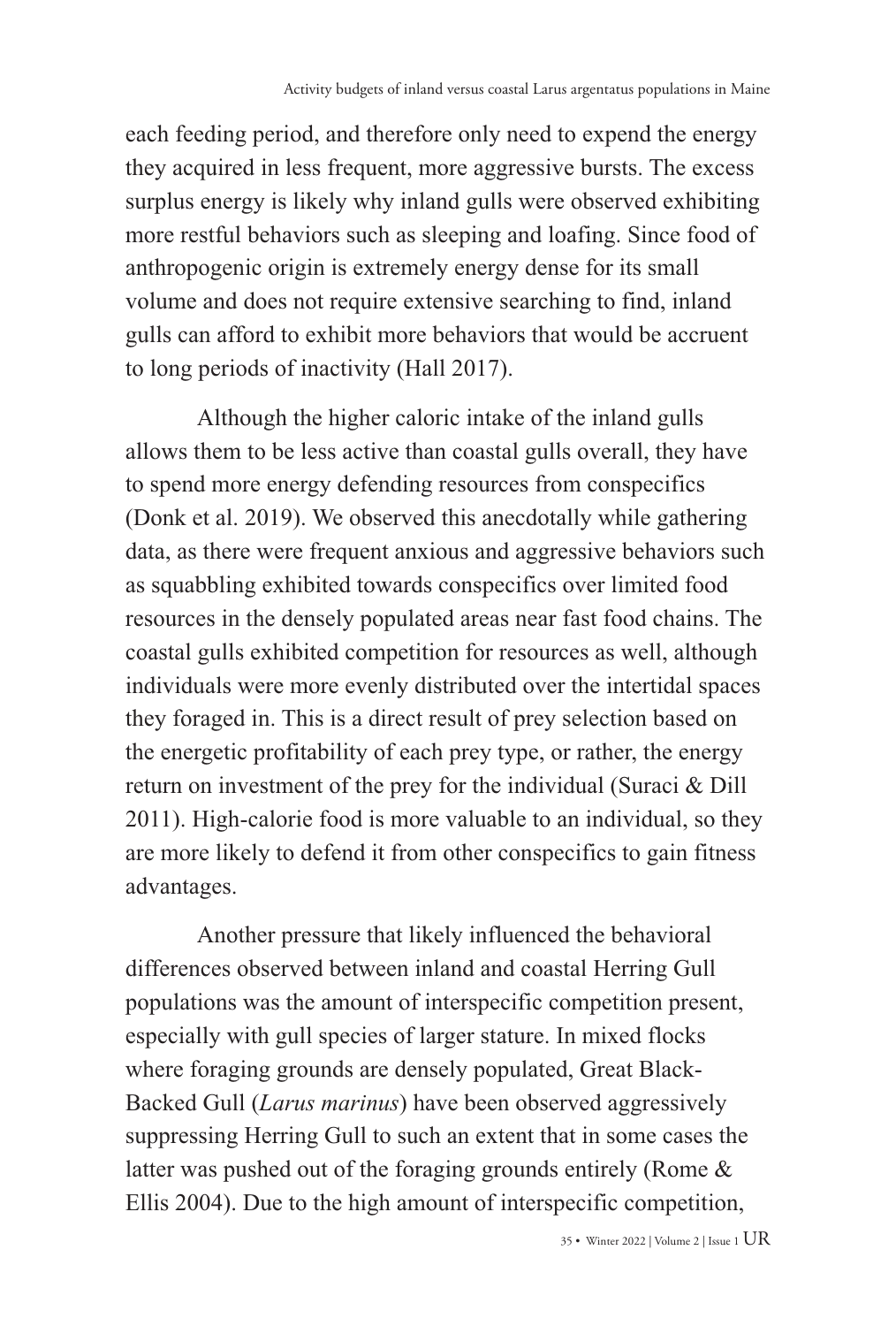Herring Gull may be deterred from choosing the more nutrient-rich coastal habitat for foraging, as it would cost them less energy to move inland for high-calorie food sources rather than compete with a species larger than themselves for low-calorie food sources. This dynamic would also push outcompeted gulls into more inland foraging grounds, therefore increasing the amount of intraspecific competition for those limited resources until the Great Black-Backed Gulls abandon their feeding grounds for the breeding season (Rome & Ellis 2004).

#### **Conclusion and Future Directions**

Our study suggests that the activity budgets of inland and coastal Herring Gull populations in Maine differ from one another. However, this conclusion was drawn from data collected in a limited timeframe, so extending this study would solidify these results and improve the study design. This could be accomplished by collecting behavioral data over the span of several years, seasons, and times rather than just a couple of months. To further improve the study design and make a more streamline process for observers, the inclusion of the software 'JWatcher', produced by Daniel T. Blumstein, Janice C. Daniel, and Christopher S. Evans, would also be considered to more accurately record behaviors in real time, rather than the use of paper charts and stopwatches as used for this study. Despite these improvements that could be made to the study design, this work may act as preliminary research for larger-scale investigations regarding the mechanisms behind these differences as well as the consequences of them.

Some points of bias that stemmed from our study had to do with timing of observations, as well as keeping track of each of the individual gulls that were chosen by the observers. Since the gull in Machias, Cherryfield, Milbridge, and Schoodic byway were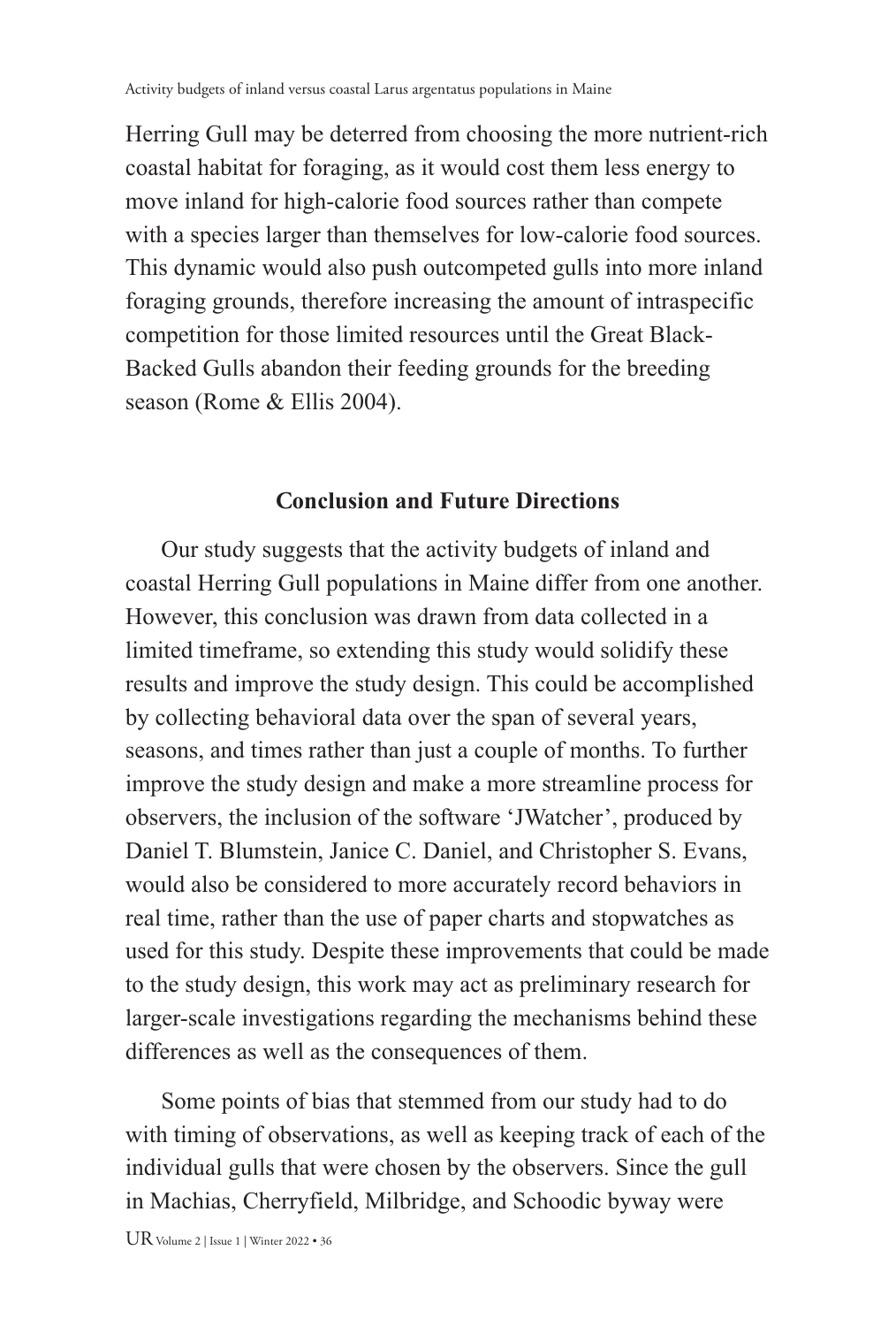only observed during low tides, the results for proportions of time spent exhibiting walking and foraging behaviors would be skewed higher compared to the inland gull at the same time.

In a paper looking at optimal foraging theory of black-billed gulls (Chroicocephalus bulleri), they examined models showing how this species tend to forage at sites close to colonies when available, with the highest distance from the colony being 11.9 km (7.4 mi) and a mean distance of 4.7 km (2.9 mi) (Evans 1982). This observation is backed by another paper where scientists looked at breeding herring gulls on islands in the German Wadden Sea, where each island was increasingly farther from the mainland (Enners et al. 2018). They also found that these gulls were more likely to take shorter trips to forage for food the further they were from the mainland, but mainland foraging was mostly for earthworms rather than human refuse (Enners et al. 2018). Based on these previous studies, it is entirely possible that similar individuals that were observed foraging inland could also be on the coast, and additional research and accommodations to the analyses of the data would have to be made to account for the variation between observed populations. There has not been much literature published on optimal foraging theory based on timing of foraging for inland gulls, and most of the literature that does look at the optimal foraging of various gull species looks specifically at the breeding and chick-rearing season, rather than the non-breeding, winter season of which this study in Maine had taken place.

Additionally, to account for the error in this study, each population would need to be observed both at incoming and outgoing tides to account for this error. Additionally, it was impossible for observers to keep an accurate account of which individuals had already been observed, as on about half of the occasions, something would startle the flock of gulls and they would flush, only to settle a few minutes later. In future studies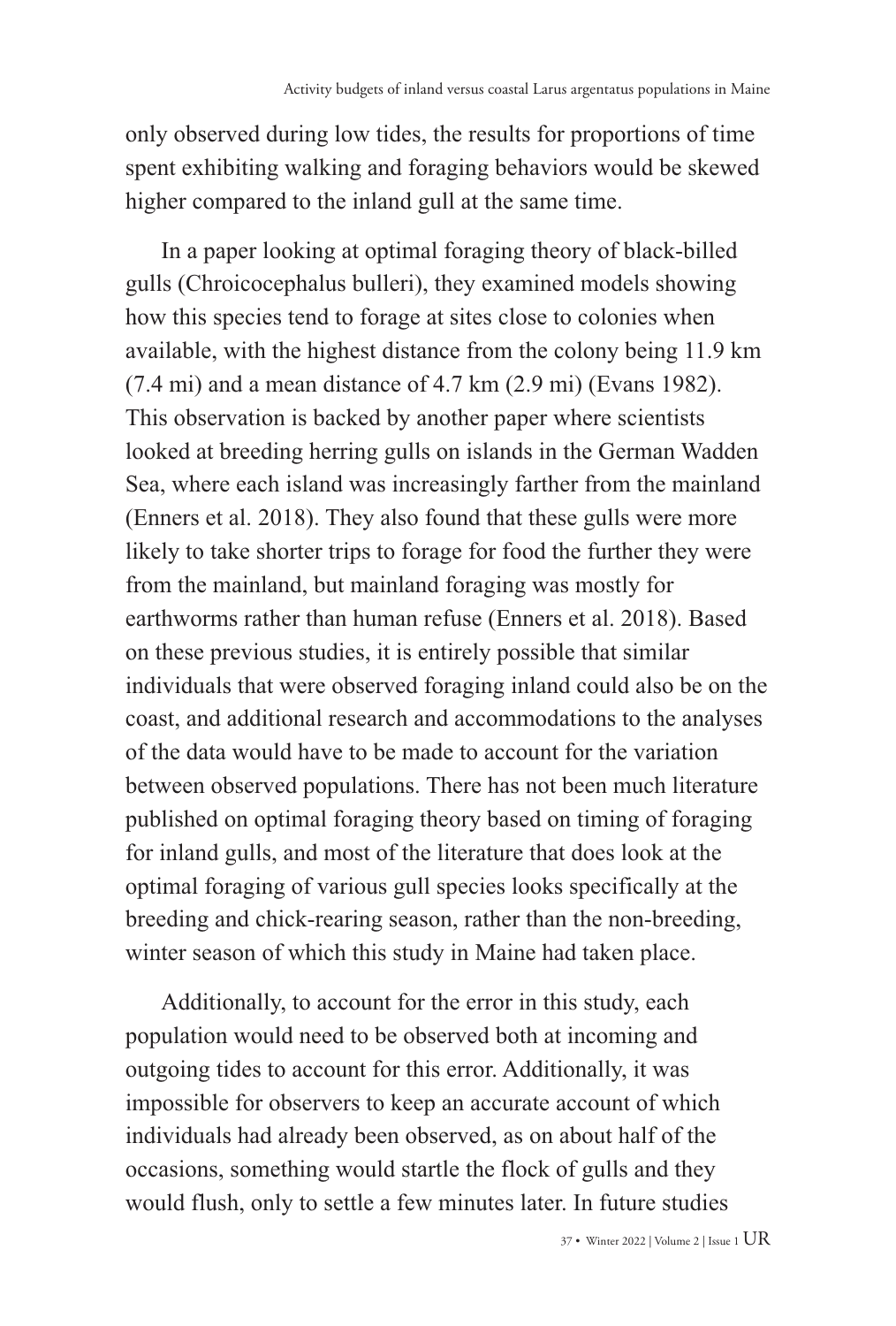with optimal conditions and funding, either capture-mark-recapture methodology should be used, or the use of one observer per site and only one visit to each site would be permitted. During this study to account for this error as best as possible, each observer made sure to not observe the same bird in the same observation period, making sure to view opposite sides of the flock when observing in a pair.

For this study, observers made the assumption that coastal herring gulls stayed on the coast and did not travel inland to forage during the day, as well as the same assumption but inverted for inland gulls, although this assumption would need to be verified in future studies using capture-mark-resighting methodologies to confirm and eliminate biases of this aspect. Further research is also required to understand if the observed differences in time budgets of Herring Gull populations would also lead to disparities in aspects of their life history, such as the longevity and reproduction success of populations in each habitat. This has been briefly explored in a handful of studies, in which it was found that both rural Western and Herring Gull were more successful at hatching and raising chicks than their urban counterparts, which may be linked to the nutritional content of anthropogenic food (Pierotti & Annette 1991, 2001). In humans, a diet high in saturated fat has been found to alter the brain and bodily chemistry, leading to health issues such as insulin resistance, sluggish behaviors, and increased risk of heart disease (Kahn & Flier 2000). We speculate that a similar effect may be present in gulls who eat high amounts of fast-food refuse, which leads to lower fitness in urban gulls. Additionally, the effects of toxin bioaccumulation caused by gulls consuming human food additives could be explored. Recent isotope analyses have found higher levels of damage to the DNA in urban gulls than rural gulls, which may be linked to a diet composed of anthropogenic refuse (Keilen 2017).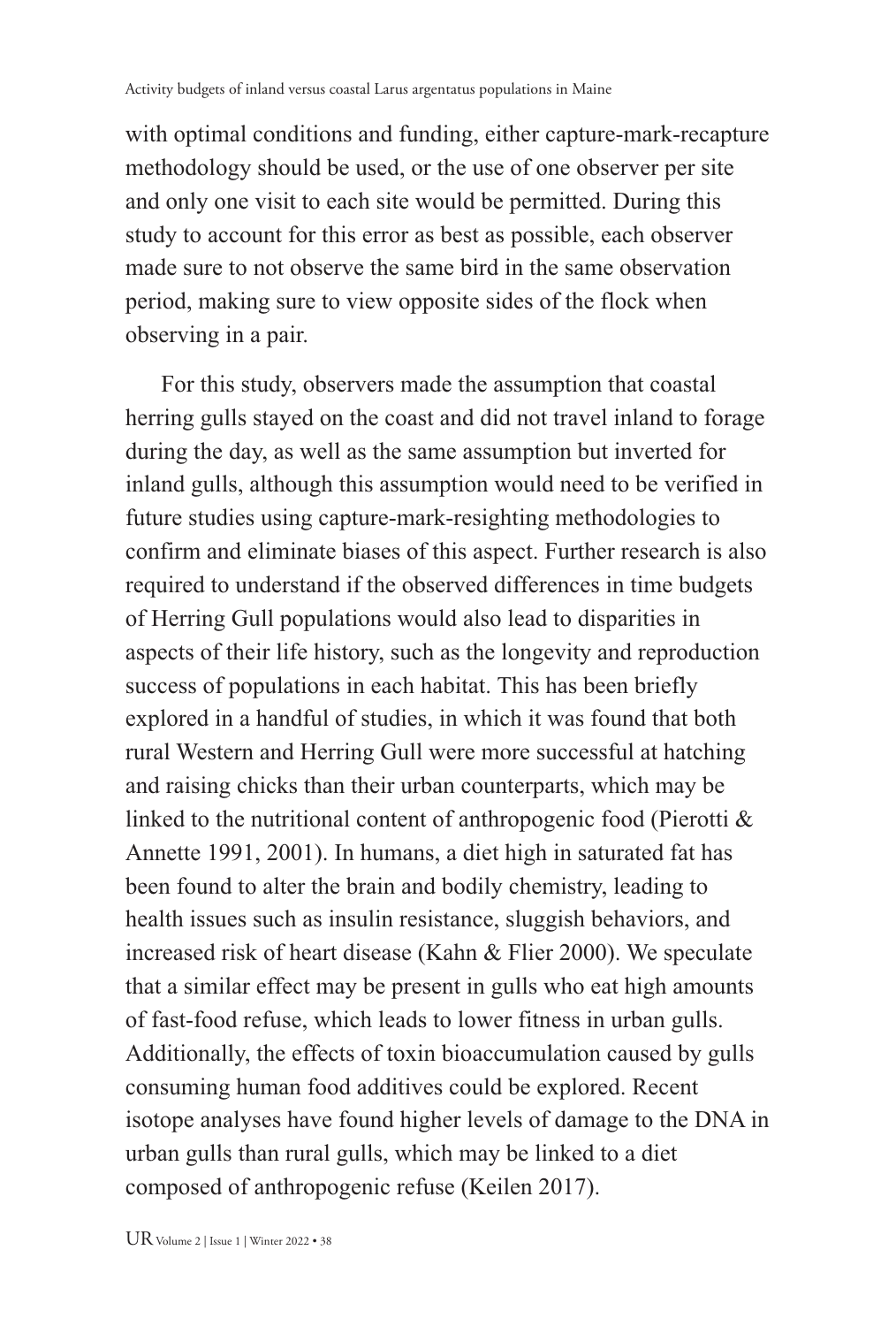Acquiring further evidence to either support or contradict these findings would expand the breadth of knowledge currently known about anthropogenic impact on avian behavior and life history. Since the management of anthropogenic resources is constantly changing, the costs and benefits of Herring Gull exploiting these resources continuously change as well (Donk et al. 2019, O'Hanlan & Nager 2018). These dynamic shifts through space and time leave open a window of opportunity to study and understand the effects that urbanization has on avian populations.

### **References**

- Dockery M., and Reiss M. (1996). Animal behaviour: practical work and data response exercises for sixth form students. Association for the study of animal behaviour [ASAB], London, U.K.
- Donk S., Camphuysen, K.C.J., Shamoun Baranes J., Van der Meer J. (2017). The most common diet results in low reproduction in a generalist seabird. *Ecology and Evolution*. 7: 4620– 4629. [https://doi-org.wv-o-ursus](https://doi-org.wv-o-ursus-proxy02.ursus.maine.edu/10.1002/ece3.3018)[proxy02.ursus.maine.edu/10.1002/ece3.3018](https://doi-org.wv-o-ursus-proxy02.ursus.maine.edu/10.1002/ece3.3018)
- Donk S., Shamoun-Baranes J., Meer J., and Camphuysen K.C. (2019). Foraging for high caloric anthropogenic prey is energetically costly. *Movement Ecology.* 17: 1-5. <https://doi.org/10.1186/s40462-019-0159-3>
- Enners, L, Schwemmer, P, Corman, A-M, Voigt, CC, Garthe, S. (2018) Intercolony variations in movement patterns and foraging behaviors among herring gulls (*Larus argentatus*) breeding in the eastern Wadden Sea. *Ecol Evol*. 8: 7529– 7542. <https://doi.org/10.1002/ece3.4167>
- Evans, R. M. (1982). Efficient use of food patches at different distances from a breeding colony in black-billed gulls, *Behaviour*, *79*(1), 28-38. doi: <https://doi.org/10.1163/156853982X00553>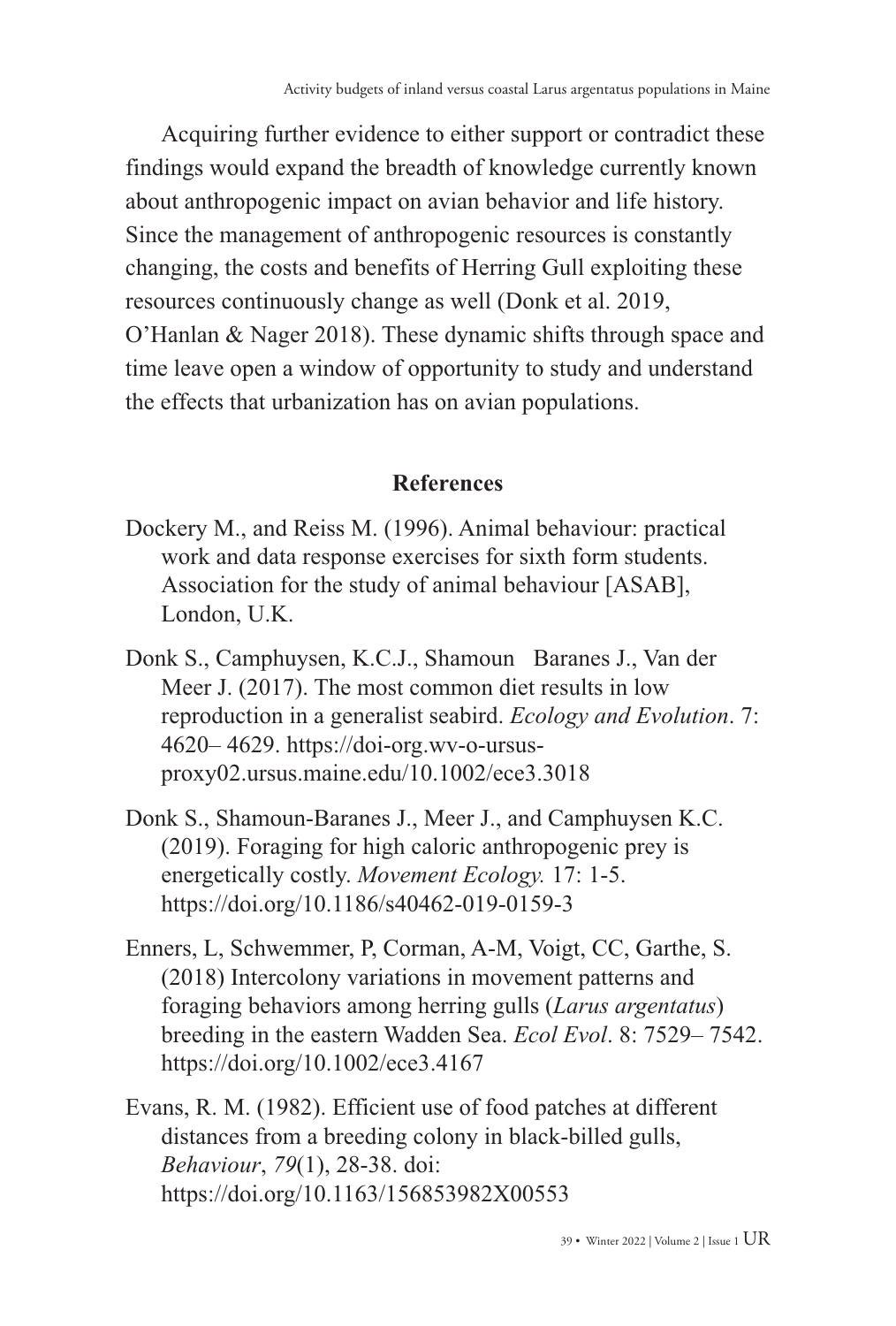- Feng C., and Liang W. (2020). Behavioral responses of blackheaded gulls (*Chroicocephalus ridibundus*) to artificial provisioning in China. *Global Ecology and Conservation.* 21:1-9.<https://doi.org/10.1016/j.gecco.2019.e00873>
- Fuirst M., Veit R.R., Hahn M., Dheilly N., and Thorne L.H (2018). Effects of urbanization on the foraging ecology and microbiota of the generalist seabird *Larus argentatus. PLoS One.* 13(12). <https://doi.org/10.1371/journal.pone.0209200>
- Goumas M., Collins T.R., Fordham L., Kelley L.A., and Boogert N.J. (2020). Herring gull aversion to gaze in urban and rural human settlements. *Animal Behaviour.* 168:83-88. <https://doi.org/10.1016/j.anbehav.2020.08.008>
- Hand J.L., Southern W.E., and Vermeer K. (1985). Ecology and behavior of gulls. *Studies in Avian Biology.* 10:1-140.
- Hall C.S. (2017). Energy return on investment: a unifying principle for biology, economics, and sustainability. Springer, New York, NY.
- Kahn B.B., and Flier, J.S. (2000). Obesity and insulin resistance. *The Journal of Clinical Investigation.* 106: 473-481.
- Keilen E.K. (2017). Levels and effects of environmental contaminants in herring gull (*Larus argentatus*) from an urban and a rural colony in Norway. Thesis, Department of Biosciences, University of Oslo, Oslo, Norway.
- Miller E.H. (1988). Description of bird behavior for comparative purposes. In: *Current Ornithology, 5th volume*. Springer, New York, NY, pp 347-394. [https://doi.org/10.1007/978-1-4615-](https://doi.org/10.1007/978-1-4615-6787-5_9) [6787-5\\_9](https://doi.org/10.1007/978-1-4615-6787-5_9)
- O'Hanlon N.J., and Nager R.D. (2018). Identifying habitat-driven spatial variation in colony size of Herring Gulls *Larus argentatus*. *Bird Study*. 65(3): 306-316. <https://doi.org/10.1080/00063657.2018.1518970>
- Pierotti R., and Annett, C. (1991). Diet choice in the herring gull: constraints imposed by reproductive and ecological factors.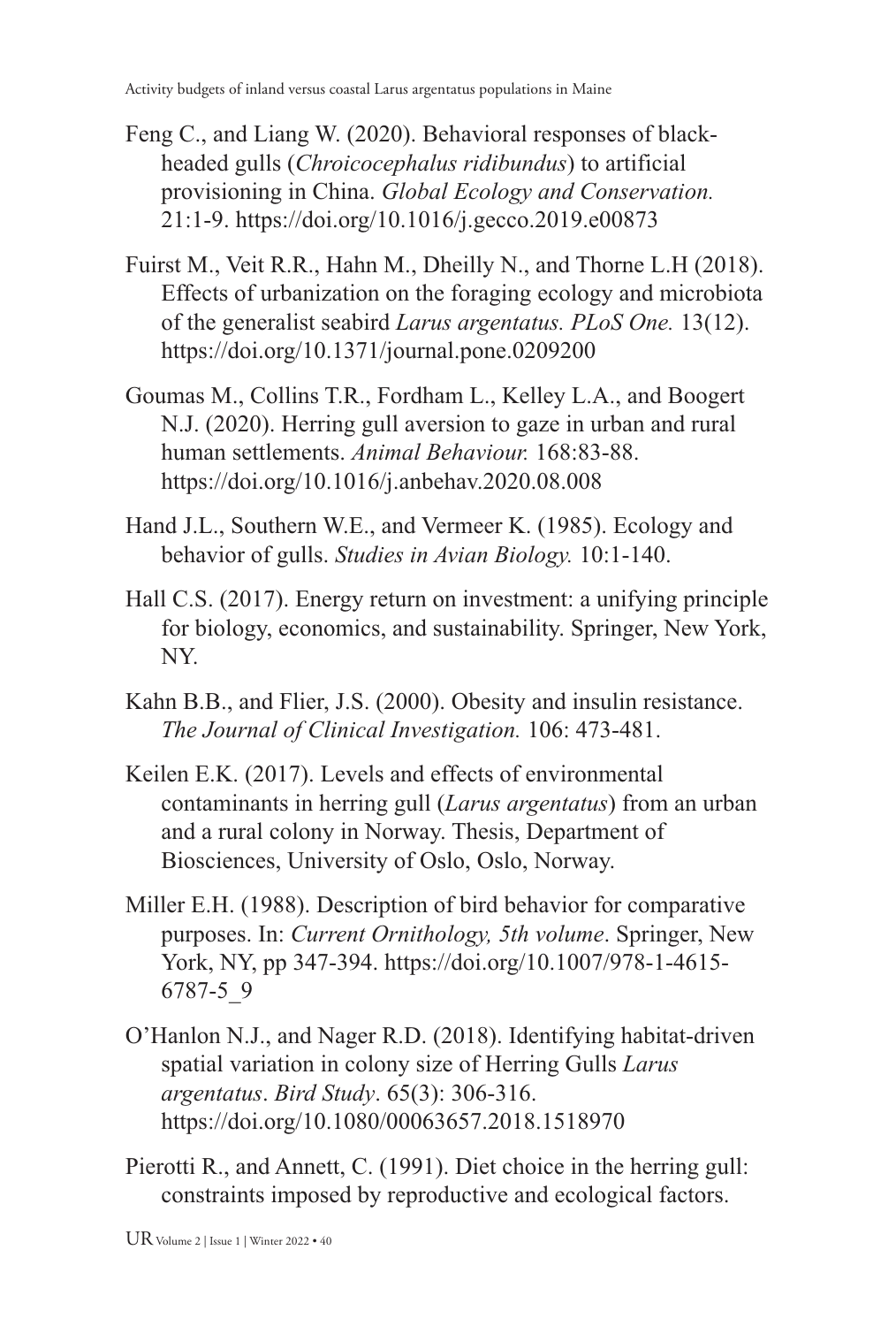*Ecology.* 72(1): 319-328.<https://doi.org/10.2307/1938925>

- Pierotti R., and Annett, C. (2001). The ecology of Western Gulls in habitats varying in degree of urban influence. In: *Avian Ecology and Conservation in an Urbanizing World*. Springer, Boston MA, pp 307-329. [https://doi.org/10.1007/978-1-4615-](https://doi.org/10.1007/978-1-4615-1531-9_15) [1531-9\\_15](https://doi.org/10.1007/978-1-4615-1531-9_15)
- Rome M.S., and Ellis E.C. (2004). Foraging ecology and interactions between herring gulls and great black-backed gulls in New England. *Waterbirds: The International Journal of Waterbird Biology.* 27(2): 200-210. [https://doi.org/10.1675/1524-4695](https://doi.org/10.1675/1524-4695(2004)027%5B0200:FEAIBH%5D2.0.CO;2)
- Suraci J.P., and Dill L.M. (2011). Energy intake, kleptoparasitism risk, and prey choice by Glaucous-Winged Gulls (*Larus Glaucescens*) foraging on sea stars. *The Auk*. 128: 643-650. <https://doi.org/10.1525/auk.2011.11105>
- Tinbergen N. (1954). The herring gull's world: a study of the social behavior of birds. Collins, London. <https://doi.org/10.2307/4081590>
- Wells J.V. (1994). Correlates of the distribution and abundance of wintering gulls in Maine. *Journal of Field Ornithology.* 65(3): 283-432.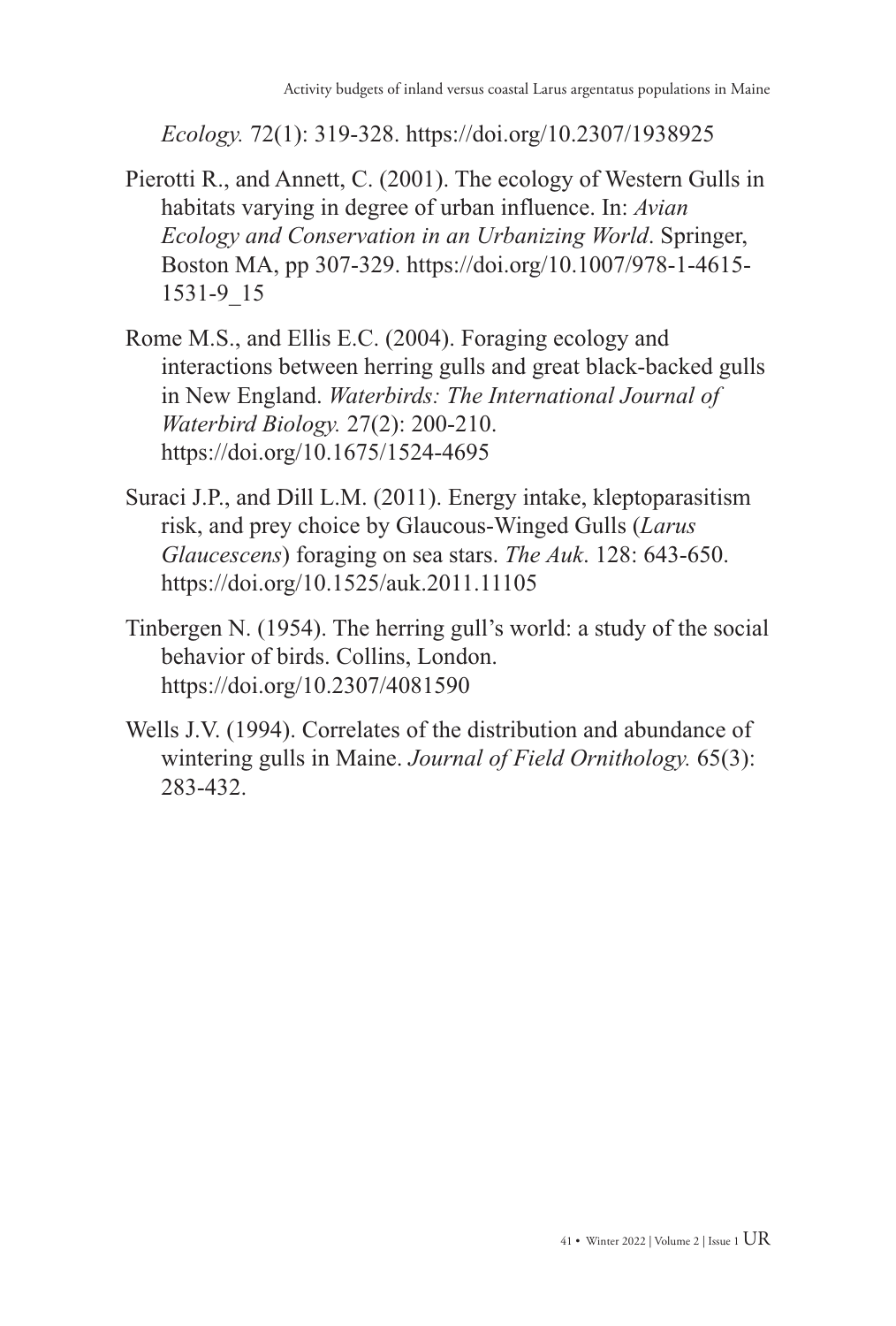# **TABLES & FIGURES**

**Table 1.** Ethogram of behaviors observed in *Larus argentatus* from February 2021 to March 2021 in Maine, USA based on prior studies on gull behavior (Tinbergen 1954).

| <b>Category</b>            | <b>Behavior</b>        | <b>Description</b>             |  |  |  |
|----------------------------|------------------------|--------------------------------|--|--|--|
| <b>Attentive</b>           | Scouting               | Standing up and moving head    |  |  |  |
|                            |                        | side to side, surveying        |  |  |  |
|                            |                        | surroundings                   |  |  |  |
|                            | Anxiety posture        | Body held tensely up with the  |  |  |  |
|                            |                        | neck held out and upright, and |  |  |  |
|                            |                        | the head pointing up           |  |  |  |
|                            |                        |                                |  |  |  |
|                            | Flying and circling    | Takes off in flight, circles a |  |  |  |
|                            |                        | brief perimeter and lands      |  |  |  |
|                            |                        | again                          |  |  |  |
| <b>Aggressive</b>          | Squabbling             | Fighting with another gull or  |  |  |  |
|                            |                        | intimidating them              |  |  |  |
|                            | Upright threat posture | Body held tensely up with the  |  |  |  |
|                            |                        | neck held out, and head        |  |  |  |
|                            |                        | pointing down                  |  |  |  |
|                            | Defensive vocalization | Posturing or squabbling, bird  |  |  |  |
|                            |                        | releases a long, drawn out     |  |  |  |
|                            |                        | warning call                   |  |  |  |
| <b>Inactive or comfort</b> | Preening               | Bill makes contact with        |  |  |  |
|                            |                        | ventral feathers, over the     |  |  |  |
|                            |                        | shoulder or wing, and head     |  |  |  |
|                            |                        | shakes during contact          |  |  |  |
|                            |                        |                                |  |  |  |
|                            |                        |                                |  |  |  |
|                            | Stretching             | Wings or body elongated        |  |  |  |
|                            |                        | briefly, followed by a head or |  |  |  |
|                            |                        | feather shake                  |  |  |  |
|                            | Feather shaking        | Head or body briefly shaken    |  |  |  |
|                            |                        | vigorously side-to-side        |  |  |  |
|                            |                        |                                |  |  |  |
|                            | Loafing                | Sitting down/standing up with  |  |  |  |
|                            |                        | eyes open, passive gaze        |  |  |  |
|                            |                        | forward, yawns.                |  |  |  |
|                            | Scratching             | Foot makes contact with head   |  |  |  |
|                            |                        | or body to scratch an itch     |  |  |  |
|                            |                        |                                |  |  |  |
|                            | Sleeping               | Sitting down with eyes closed  |  |  |  |
|                            |                        |                                |  |  |  |
| Active                     | Foraging/eating        | Probing for or consuming food  |  |  |  |
|                            |                        |                                |  |  |  |
|                            | Walking                | Traveling from one nearby      |  |  |  |
|                            |                        | location to another on the     |  |  |  |
|                            |                        | ground                         |  |  |  |
|                            |                        |                                |  |  |  |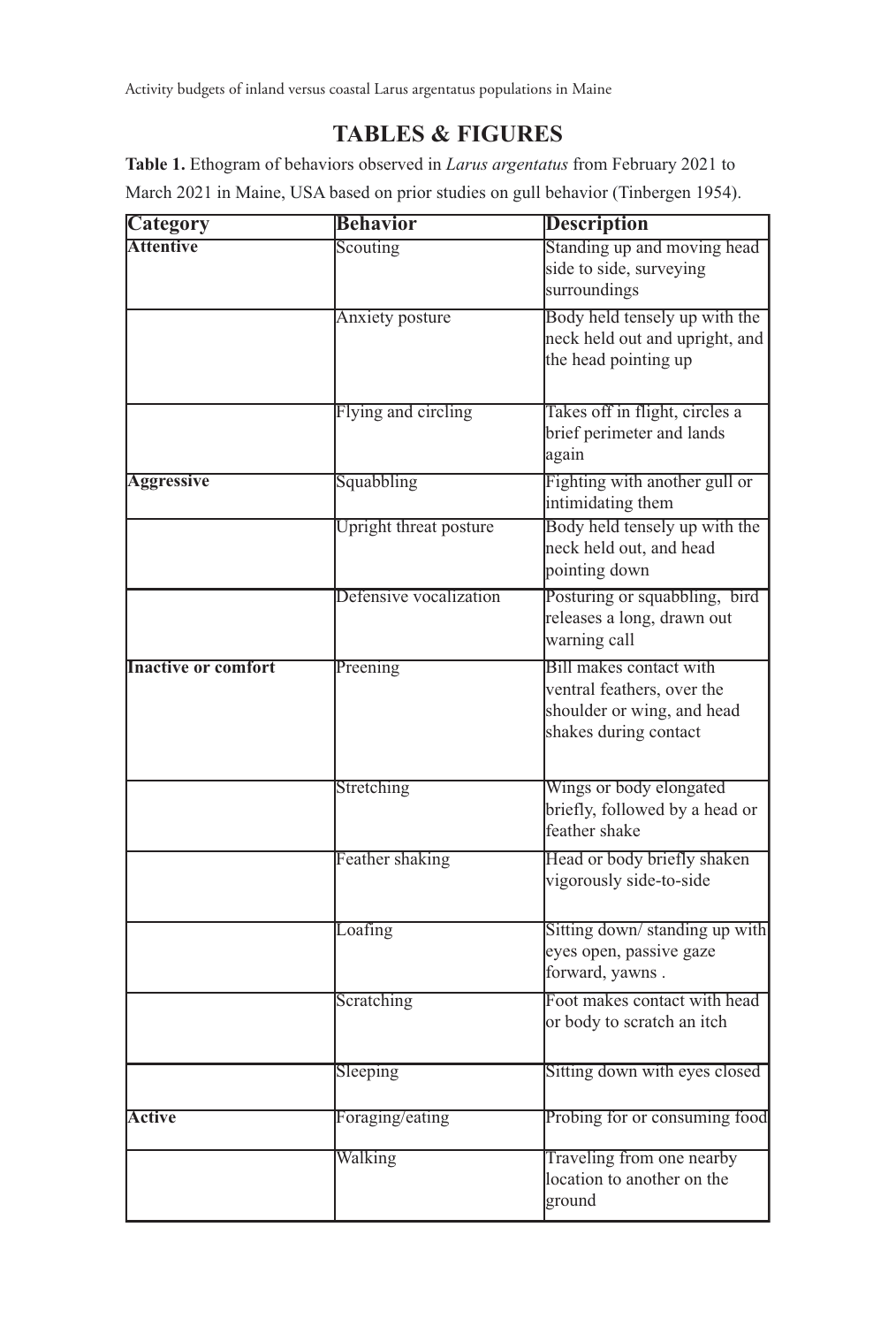**Table 2.** *T-test* results comparing the amount of time that inland and coastal populations of *Larus argentatus* spent performing behaviors in Maine, February-March 2021.

| <b>Behavior</b> | Habitat | $\overline{\bf N}$ | Mean  | SD     | Df | t              | $\overline{p}$ | Outcome     |
|-----------------|---------|--------------------|-------|--------|----|----------------|----------------|-------------|
|                 |         |                    |       |        |    |                |                |             |
| Loafing         | Inland  | 50                 | 12.10 |        |    | 6.925 98 8.199 | < 0.001        | Significant |
|                 | Coastal | 50                 | 2.41  | 4.785  |    |                |                |             |
|                 |         |                    |       |        |    |                |                |             |
|                 |         |                    |       |        |    |                |                |             |
|                 |         |                    |       |        |    |                |                |             |
| Sleeping        | Inland  | $\overline{50}$    | 1.68  | 3.777  | 98 | 2.39           | 0.0187         | Significant |
|                 | Coastal | 50                 | 0.260 | 1.838  |    |                |                |             |
|                 |         |                    |       |        |    |                |                |             |
|                 |         |                    |       |        |    |                |                |             |
|                 |         |                    |       |        |    |                |                |             |
| Self-           | Inland  | $\overline{50}$    | 2.88  | 4.736  | 98 | 1.52           | 0.1317         | Not         |
| maintenance     | Coastal | 50                 | 4.60  | 6.449  |    |                |                | significant |
|                 |         |                    |       |        |    |                |                |             |
|                 |         |                    |       |        |    |                |                |             |
|                 |         |                    |       |        |    |                |                |             |
| Scouting        | Inland  | 50                 | 1.88  | 4.711  |    | 98 0.301       | 0.3011         | Not         |
|                 | Coastal | 50                 | 3.76  | 11.889 |    |                |                | significant |
|                 |         |                    |       |        |    |                |                |             |
|                 |         |                    |       |        |    |                |                |             |
|                 |         |                    |       |        |    |                |                |             |
| Walking         | Inland  | 50                 | 0.24  | 0.771  |    | 98 3.627       | 0.0005         | Significant |
|                 | Coastal | 50                 | 1.50  | 2.332  |    |                |                |             |
|                 |         |                    |       |        |    |                |                |             |
|                 |         |                    |       |        |    |                |                |             |
|                 |         |                    |       |        |    |                |                |             |
| Foraging        | Inland  | $\overline{50}$    | 0.50  | 1.374  |    | 98 5.603       | 0.0001         | Significant |
|                 | Coastal | 50                 | 6.90  | 7.959  |    |                |                |             |
|                 |         |                    |       |        |    |                |                |             |
|                 |         |                    |       |        |    |                |                |             |
|                 |         |                    |       |        |    |                |                |             |
| Anxious         | Inland  | $\overline{50}$    | 1.08  | 2.617  |    | 98 0.092       | 0.4636         | Not         |
| behaviors       | Coastal | 50                 | 2.44  | 4.999  |    |                |                | significant |
|                 |         |                    |       |        |    |                |                |             |
|                 |         |                    |       |        |    |                |                |             |
|                 |         |                    |       |        |    |                |                |             |
| $p \leq 0.05$   |         |                    |       |        |    |                |                |             |
|                 |         |                    |       |        |    |                |                |             |
|                 |         |                    |       |        |    |                |                |             |
|                 |         |                    |       |        |    |                |                |             |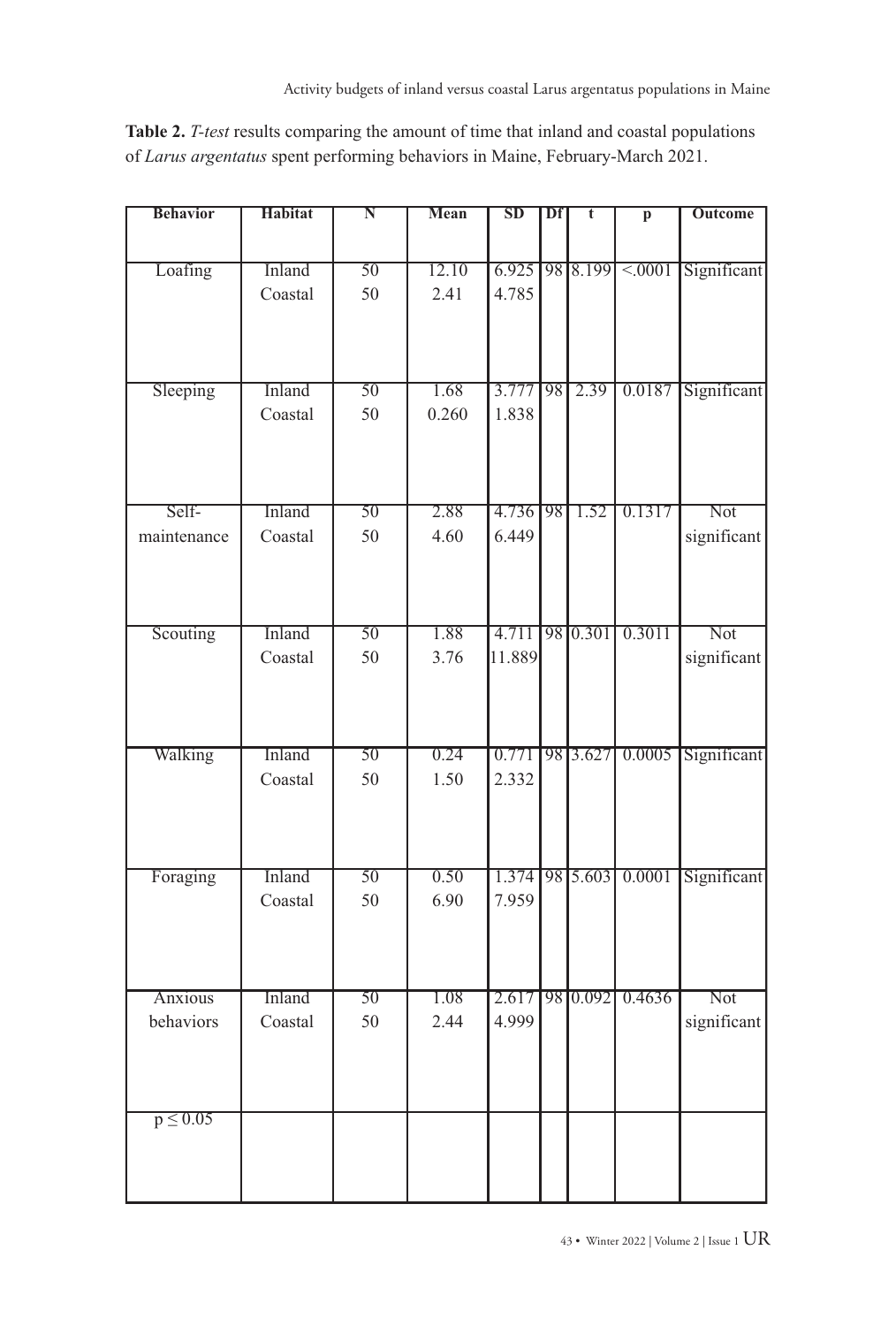Activity budgets of inland versus coastal Larus argentatus populations in Maine

**Figure 1.** A comparison of behavior frequency observed in *Larus argentatus* in inland settings versus coastal settings from February 2021 to March 2021 in Maine, USA.



**Figure 2.** A comparison of type of behavior frequency observed in *Larus argentatus* in inland settings versus coastal settings from February 2021 to March 2021 in Maine, USA. Inactive behaviors consist of loafing, sleeping, and self-maintenance, while active behaviors consist of scouting, walking, foraging, and anxious behaviors.